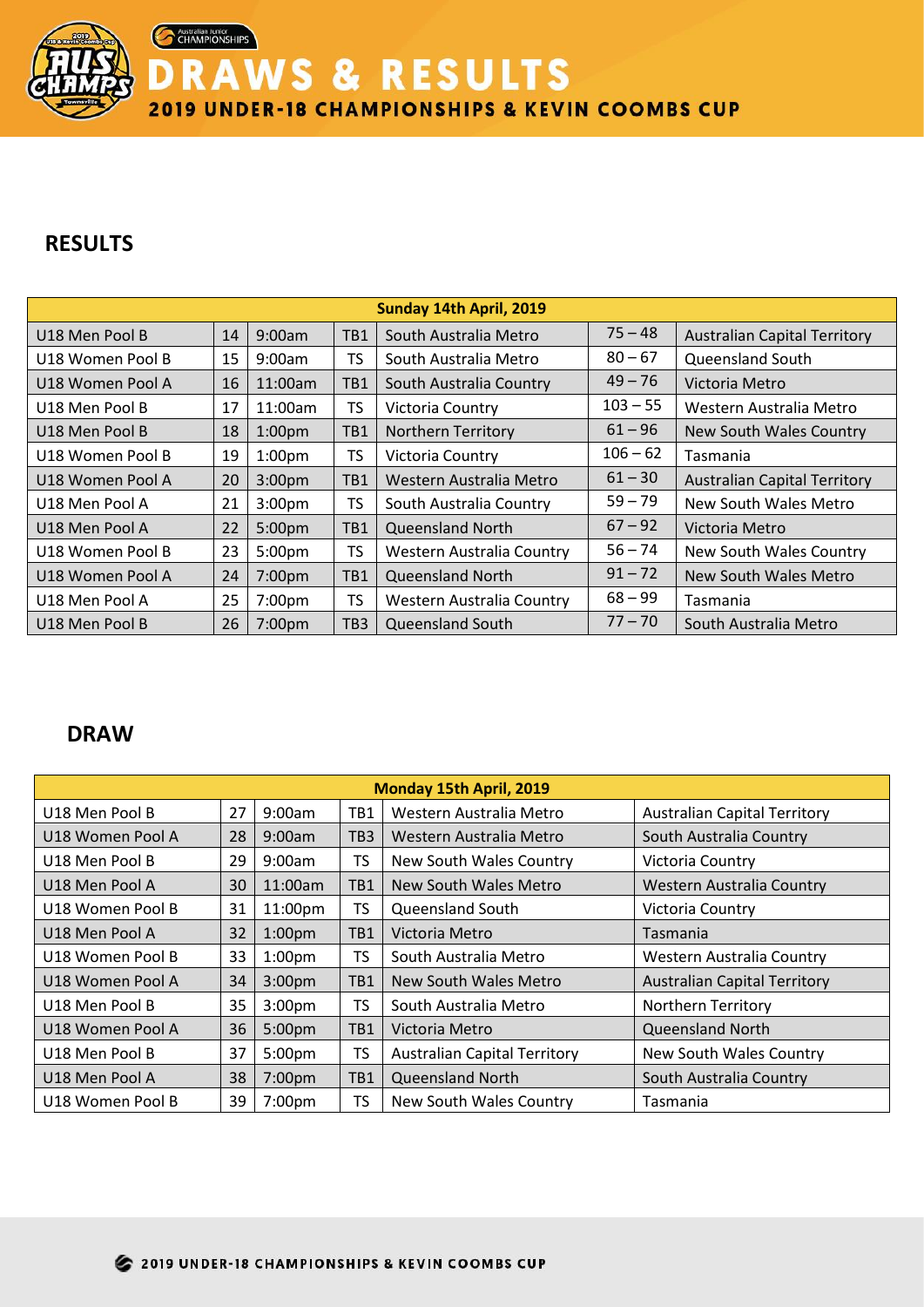

Australian Junior

## **ADDERS** 2019 UNDER-18 CHAMPIONSHIPS & KEVIN COOMBS CUP

| UNDER 18 MEN POOL A |                   |        |     |      |     |         |           |        |  |
|---------------------|-------------------|--------|-----|------|-----|---------|-----------|--------|--|
| Pos.                | Team              | Played | Won | Lost | For | Against | Goal Dif. | Points |  |
| 1                   | VIC Metro         |        |     | 0    | 164 | 120     | 44        | 4      |  |
|                     | <b>TAS</b>        |        |     | 0    | 176 | 136     | 40        | 4      |  |
| 3                   | <b>NSW Metro</b>  |        |     | 0    | 158 | 122     | 36        | 4      |  |
| 4                   | <b>SA Country</b> |        | 0   |      | 127 | 156     | $-29$     |        |  |
| 5                   | <b>QLD North</b>  |        | 0   |      | 130 | 171     | $-41$     |        |  |
| 6                   | <b>WA Country</b> |        | 0   |      | 121 | 171     | $-50$     |        |  |

| <b>UNDER 18 MEN POOL B</b> |                    |        |          |      |     |         |           |        |
|----------------------------|--------------------|--------|----------|------|-----|---------|-----------|--------|
| Pos.                       | Team               | Played | Won      | Lost | For | Against | Goal Dif. | Points |
|                            | <b>QLD South</b>   | 3      | 3        | 0    | 285 | 199     | 86        | 6      |
| 2                          | <b>SA Metro</b>    | 3      |          |      | 232 | 167     | 65        | 5      |
| 3                          | <b>VIC Country</b> |        |          | 0    | 182 | 104     | 78        | 4      |
| 4                          | <b>NSW Country</b> |        |          |      | 171 | 163     | 8         | 3      |
| 5                          | <b>ACT</b>         |        | $\Omega$ |      | 97  | 154     | $-57$     |        |
| 6                          | <b>WA Metro</b>    |        | 0        |      | 115 | 202     | $-87$     |        |
|                            | <b>NT</b>          |        | 0        |      | 97  | 190     | -93       |        |

| <b>UNDER 18 WOMEN POOL A</b> |                   |        |          |      |     |         |           |        |  |
|------------------------------|-------------------|--------|----------|------|-----|---------|-----------|--------|--|
| Pos.                         | Team              | Played | Won      | Lost | For | Against | Goal Dif. | Points |  |
|                              | <b>QLD North</b>  |        |          | 0    | 176 | 116     | 60        | 4      |  |
|                              | VIC Metro         |        |          | 0    | 160 | 102     | 58        | 4      |  |
| 3                            | <b>NSW Metro</b>  |        |          |      | 168 | 151     | 17        | 3      |  |
| 4                            | WA Metro          |        |          |      | 114 | 114     |           | 3      |  |
|                              | <b>SA Country</b> |        | $\Omega$ |      | 109 | 172     | $-63$     |        |  |
| 6                            | <b>ACT</b>        |        | 0        |      | 74  | 146     | $-72$     |        |  |

| <b>UNDER 18 WOMEN POOL B</b> |                    |        |     |      |     |         |           |        |
|------------------------------|--------------------|--------|-----|------|-----|---------|-----------|--------|
| Pos.                         | Team               | Played | Won | Lost | For | Against | Goal Dif. | Points |
|                              | <b>VIC Country</b> |        |     | 0    | 162 | 117     | 45        | 4      |
|                              | <b>SA Metro</b>    |        |     | 0    | 157 | 139     | 18        | 4      |
|                              | <b>QLD South</b>   |        |     |      | 172 | 128     | 44        |        |
| 4                            | <b>NSW Country</b> |        |     |      | 129 | 112     | 17        | 3      |
|                              | <b>TAS</b>         |        | 0   |      | 134 | 183     | $-49$     |        |
| 6                            | <b>WA Country</b>  |        |     |      | 104 | 179     | $-75$     |        |